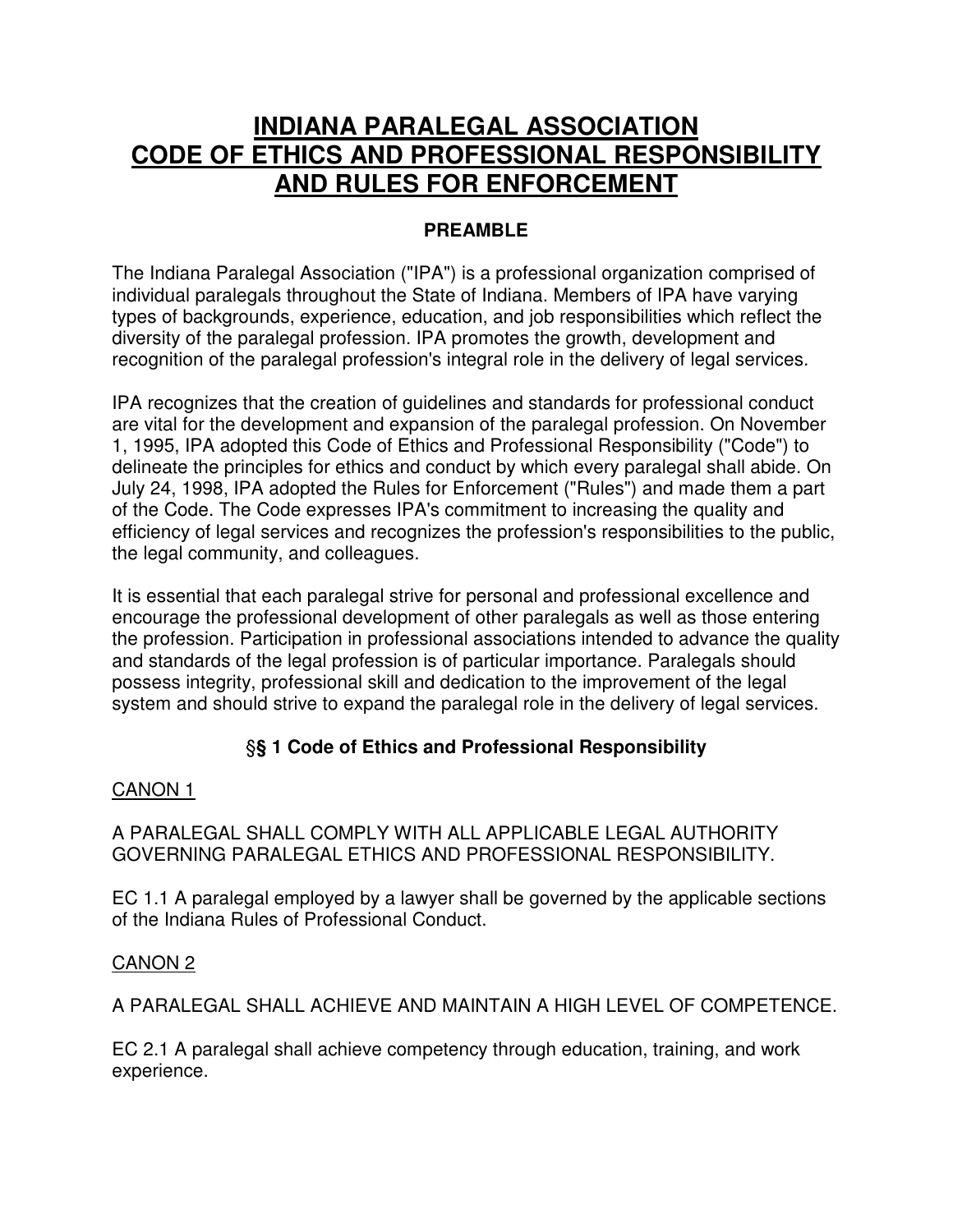EC 2.2 A paralegal shall participate in continuing education to keep informed of current legal, technical and general developments.

EC 2.3 A paralegal shall perform all assignments efficiently and competently.

## CANON 3

A PARALEGAL SHALL MAINTAIN A HIGH LEVEL OF PERSONAL AND PROFESSIONAL INTEGRITY.

EC 3.1 A paralegal shall not engage in any ex parte communications involving the courts or any other adjudicatory body in an attempt to exert undue influence or to obtain advantage for the benefit of only one party.

EC 3.2 A paralegal shall not communicate, or cause another to communicate, with a party the paralegal knows to be represented by a lawyer in a pending matter without the prior consent of the lawyer representing such other party.

EC 3.3 A paralegal shall ensure that all timekeeping and billing records prepared by the paralegal are thorough, accurate, and honest.

#### CANON 4

A PARALEGAL SHALL UPHOLD THE FAIR ADMINISTRATION OF JUSTICE AND SHALL AVOID ANY FRAUDULENT OR DECEPTIVE PRACTICES.

EC 4.1 A paralegal shall be scrupulous, thorough and honest in the identification and maintenance of all funds, securities, and other assets of a client, and in all other business and professional matters.

EC 4.2 A paralegal shall advise the proper authority of any dishonest or fraudulent acts by any person pertaining to the handling of the funds, securities or other assets of a client.

EC 4.3 A paralegal shall advise the proper authority of any action of another legal professional which clearly demonstrates fraud, deceit, dishonesty, or misrepresentation.

#### CANON 5

A PARALEGAL SHALL MAINTAIN A HIGH STANDARD OF PROFESSIONAL CONDUCT.

EC 5.1 A paralegal shall refrain from engaging in any conduct that offends the dignity and decorum of proceedings before a court or other adjudicatory body and shall respect all rules and procedures.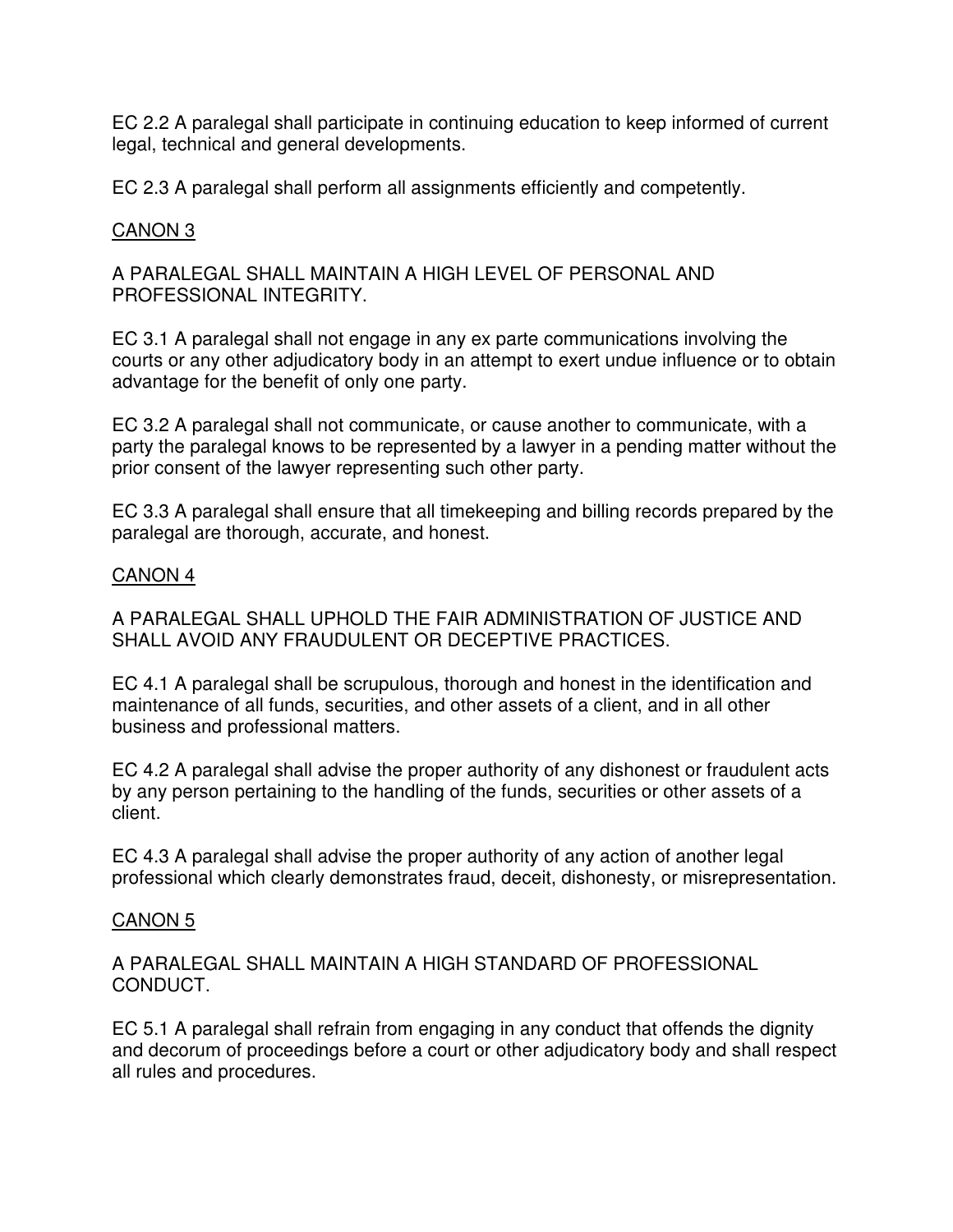EC 5.2 A paralegal shall act within the bounds of the law, uncompromisingly for the benefit of the client.

#### CANON 6

A PARALEGAL SHALL SERVE THE PUBLIC INTEREST BY CONTRIBUTING TO THE DELIVERY OF QUALITY LEGAL SERVICES AND THE IMPROVEMENT OF THE LEGAL SYSTEM.

EC 6.1 A paralegal shall be sensitive to the legal needs of the public and shall support the development and implementation of programs that address those needs.

EC 6.2 A paralegal shall support bona fide efforts to meet the need for legal services by those unable to pay reasonable or customary fees; for example, participation in pro bono projects and volunteer work.

EC 6.3 A paralegal shall support efforts to improve the legal system.

#### CANON 7

A PARALEGAL SHALL PRESERVE ALL CONFIDENTIAL INFORMATION PROVIDED BY THE CLIENT OR ACQUIRED FROM OTHER SOURCES BEFORE, DURING, AND AFTER THE COURSE OF THE PROFESSIONAL RELATIONSHIP.

EC 7.1 A paralegal shall become aware of and abide by legal provisions in Indiana governing confidential information, including, but not limited to, the relevant rules of the Indiana Rules of Professional Conduct.

EC 7.2 A paralegal shall not use confidential information to the disadvantage of the client.

EC 7.3 A paralegal may reveal confidential information only after full disclosure and with the client's written consent; or, when required by law or court order; or when necessary to prevent the client from committing a criminal act.

EC 7.4 A paralegal shall keep those attorneys responsible for the legal representation of a client fully informed of any confidential information the paralegal may have pertaining to that client.

EC 7.5 A paralegal shall not engage in any indiscreet communications concerning clients.

#### CANON 8

A PARALEGAL'S STATUS SHALL BE FULLY DISCLOSED.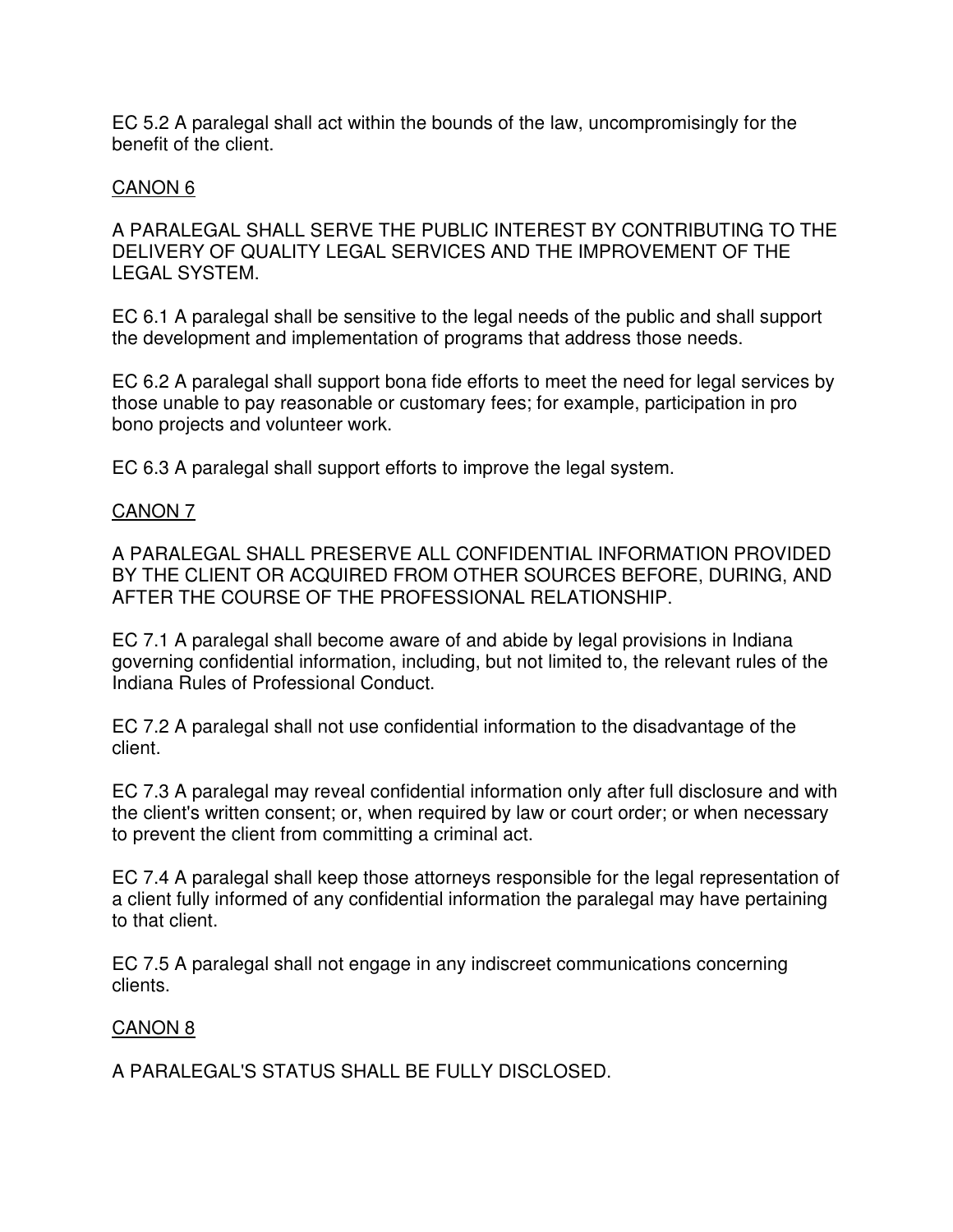EC 8.1 A paralegal's status shall be clearly indicated and disclosed in all business and professional communications.

EC 8.2 A paralegal's title shall be included if the paralegal's name appears on business cards, letterhead, brochures, directories, and advertisements.

#### CANON 9

A PARALEGAL SHALL NOT ENGAGE IN THE UNAUTHORIZED PRACTICE OF LAW.

EC 9.1 A paralegal shall comply with the applicable Indiana legal authority governing the unauthorized practice of law.

EC 9.2 A paralegal shall not:

(a) be responsible for establishing an attorney-client relationship;

(b) be responsible for establishing the amount of a fee to be charged to a client for a legal service;

(c) be responsible for rendering a legal opinion to a client; or

(d) enter an appearance on behalf of a client in court unless authorized by that court or by agency rule.

#### CANON 10

A PARALEGAL SHALL AVOID CONFLICTS OF INTEREST AND SHALL DISCLOSE ANY POSSIBLE CONFLICT TO THE EMPLOYER OR CLIENT, AS WELL AS TO PROSPECTIVE EMPLOYERS OR CLIENTS.

EC 10.1 A paralegal shall act within the bounds of the law, solely for the benefit of the client, and shall be free of compromising influences and loyalties. Neither the paralegal's personal or business interest, nor those of other clients or third persons, should compromise the paralegal's professional judgment and loyalty to the client.

EC 10.2 A paralegal shall avoid conflicts of interest which may arise from previous assignments, whether for a present or past employer or client.

EC 10.3 A paralegal shall avoid conflicts of interest which may arise from family relationships and from personal and business interests.

EC 10.4 A paralegal shall reveal sufficient non-confidential information about a client or former client to reasonably ascertain if a conflict of interest exists.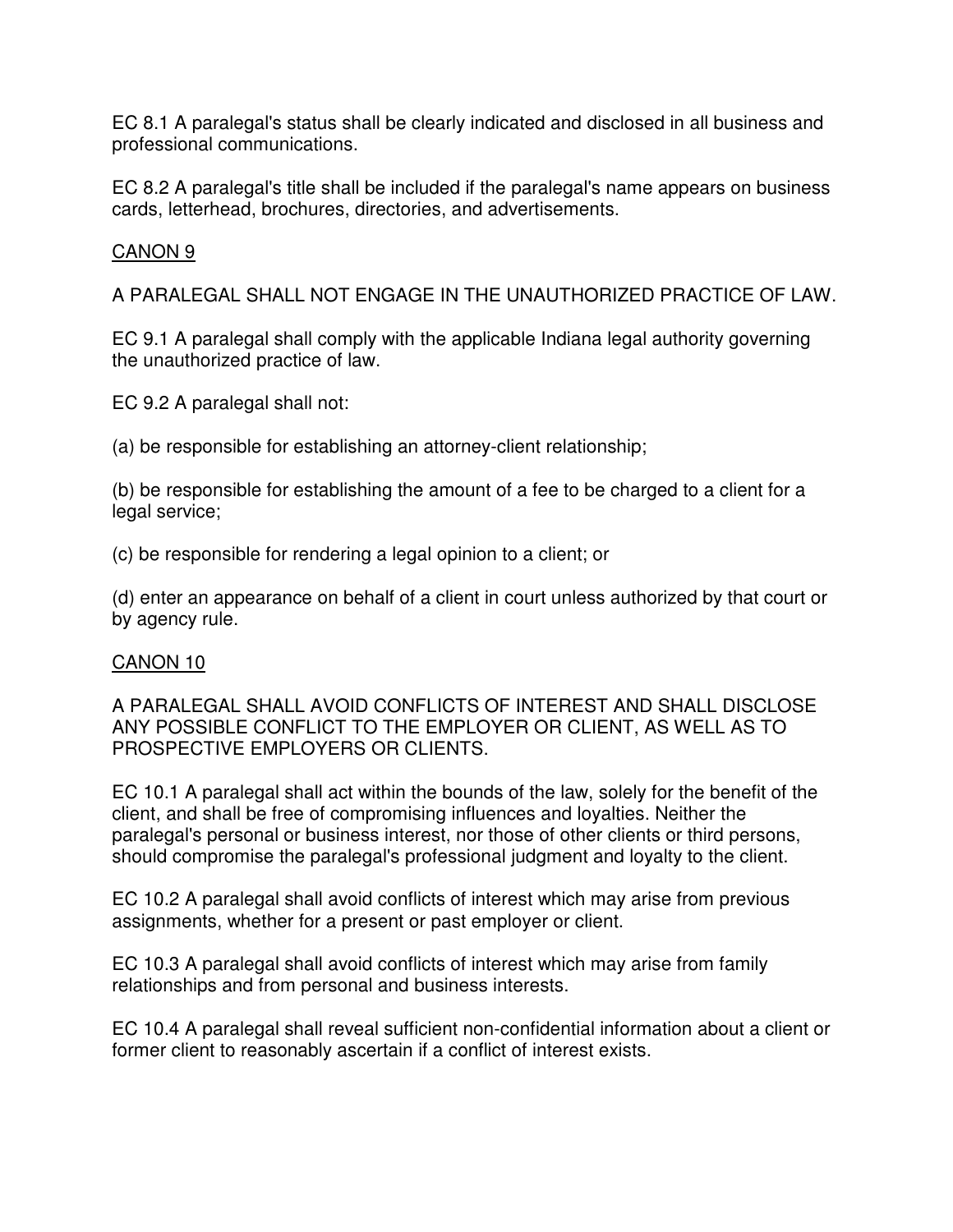EC 10.5 A paralegal shall not participate in or conduct work on any matter where a conflict of interest has been identified.

EC 10.6 In matters where a conflict of interest has been identified and the client consents to continued representation, a paralegal shall comply fully with the requirements and restrictions of an Ethical Wall.

# §**§ 2 Rules for Enforcement of Code of Ethics and Professional Responsibility**

# **D.R. 2.1 Basis For Discipline**

2.1(a) Disciplinary investigations and proceedings brought under authority of the Rules shall be conducted in accord with obligations imposed on the paralegal profession by the IPA Code of Ethics and Professional Responsibility.

# **D.R. 2.2 Structure of Disciplinary Division of the Ethics Committee**

2.2(a) The Disciplinary Division shall be made up of nine (9) members appointed by the IPA Board of Directors.

2.2(b) Each member of the Disciplinary Division, including any temporary replacement members, shall have demonstrated working knowledge of ethics/professional responsibility-related issues and activities.

2.2(c) A reasonable effort shall be made to represent a cross-section of practice areas, work experience, and geographical areas of the state. The following recommendations are made regarding the members of the Disciplinary Division:

1) At least one paralegal with one to three years of law-related work experience;

2) At least one paralegal with five to seven years of law-related work experience;

3) At least one paralegal with over ten years of law-related work experience;

4) One paralegal educator with five to seven years of academic experience, preferably in the area of ethics/professional responsiblity;

5) Chairperson of the Ethics Committee;

6) One lawyer with five to seven years of law-related work experience, and;

7) One lay member.

2.2(d) The Chair of the Disciplinary Division shall be appointed within thirty (30) days of its members' induction. The Chair shall have no fewer than five (5) years of law-related work experience.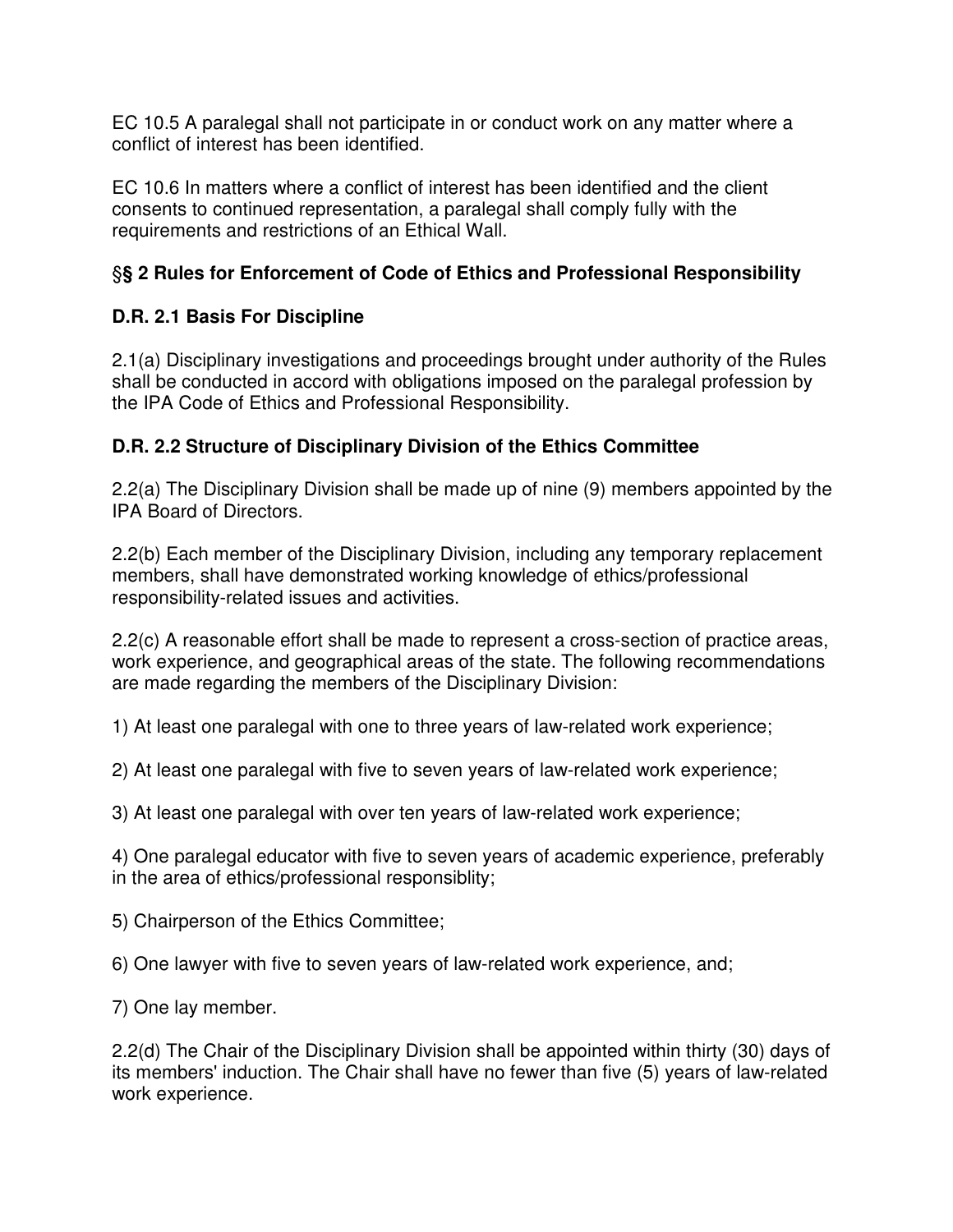2.2(e) The terms of all members of the Disciplinary Division shall be staggered. Of those members initially appointed, three shall be appointed to a term of three years, three shall be appointed to a term of two years, and three shall be appointed to a term of one year. Thereafter, all members of the Disciplinary Division shall be appointed to terms of three years, with the exception of the Ethics Chair who shall serve only during his/her tenure in that position.

2.2(f) If for any reason the terms of a majority of the Disciplinary Division will expire at the same time, members may be appointed to terms of one year to maintain continuity of the Disciplinary Division.

2.2(g) The Disciplinary Division shall organize from its members a three-tiered structure to investigate, prosecute, and/or adjudicate charges of misconduct. The members shall be rotated among the tiers.

## **D.R. 2.3 Operation of the Disciplinary Division**

2.3(a) The Disciplinary Division shall meet on a regular basis and as-needed to discuss, investigate, prosecute**,** and/or adjudicate alleged violations of the IPA Code/Rules.

2.3(b) A majority of the members of the Disciplinary Division must be present at a meeting to constitute a quorum.

2.3(c) A Recording Secretary shall be designated to maintain complete and accurate minutes of all Disciplinary Division meetings. All such minutes shall be kept confidential until a decision has been made that the matter will be set for hearing as set forth in Section 2.6(a) below.

2.3(d) If any member of the Disciplinary Division has a conflict of interest with the Charging Party, the Responding Party, or the allegations of misconduct, that member shall not take part in any hearing or deliberations concerning those allegations. If the absence of that member creates a lack of quorum for the Disciplinary Division, then a comparable temporary replacement for the member shall be appointed.

2.3(e) Either the Charging Party or the Responding Party may request that, for good cause shown, any member of the Disciplinary Division not participate in a hearing or deliberation. All such requests shall be honored. If the absence of a Disciplinary Division member under those circumstances creates a lack of quorum for the Disciplinary Division, then a comparable temporary replacement for the member shall be appointed.

2.3(f) All discussions and correspondence of the Disciplinary Division shall be kept confidential until a decision has been made that the matter will be set forth for hearing as set forth in Section 2.6(a) below.

2.3(g) All correspondence from the Disciplinary Division to the Responding Party regarding any charge of misconduct and any decisions made regarding the charge shall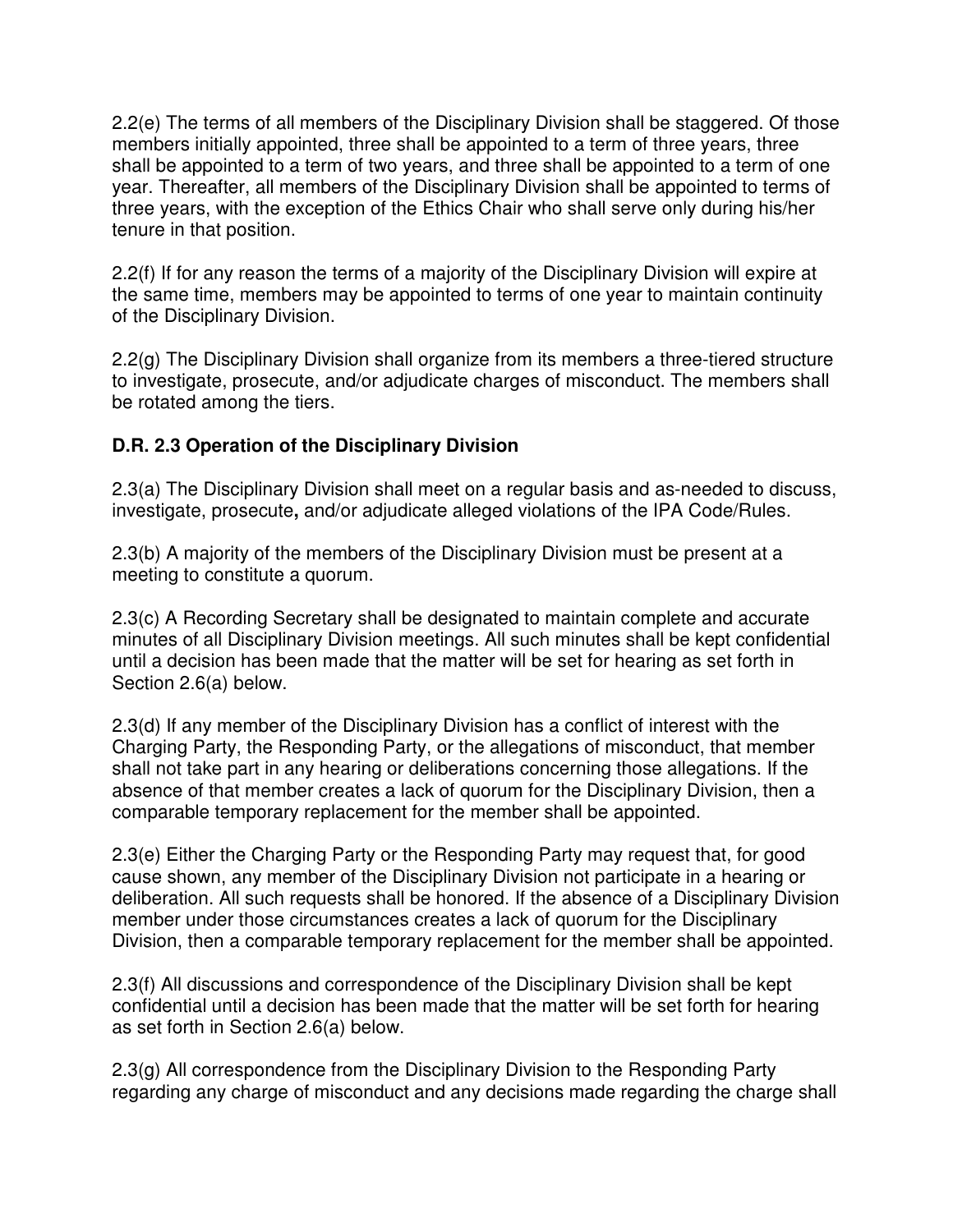be mailed certified mail, return receipt requested, to the Responding Party's last known address and shall be clearly marked with a "Confidential" designation.

# **D.R. 2.4 Procedure For The Reporting of Alleged Violations of the Code/Rules**

2.4(a) An individual or entity in possession of non-confidential knowledge or information concerning possible instances of misconduct shall make a confidential written report to the Ethics Chairperson within forty-five (45) days of obtaining same. This report shall include all details of the alleged misconduct.

2.4(b) The Disciplinary Division so notified shall inform the Responding Party of the allegation(s) of misconduct no later than ten (10) business days after receiving the confidential written report from the Charging Party.

2.4(c) Notification to the Responding Party shall include the identity of the Charging Party, unless, for good cause shown, the Charging Party requests anonymity.

2.4(d) The Responding Party shall reply in writing to the allegations within ten (10) business days of receipt of the notification.

## **D.R. 2.5 Procedure for the Investigation of a Charge of Misconduct**

2.5(a) Upon the receipt of a Charge of Misconduct ("Charge"), or on its own initiative, the Disciplinary Division shall initiate an investigation.

2.5(b) If, upon initial or preliminary review, the Disciplinary Division makes a determination that the charges are either without basis in fact or, if proven, would not constitute professional misconduct, the Disciplinary Division shall dismiss the allegations of misconduct and promptly notify all parties. If such determination of dismissal cannot be made, a formal investigation shall be initiated.

2.5(c) Upon the decision to conduct a formal investigation, the Disciplinary Division shall:

1) mail to the Charging and Responding Parties, within three (3) business days of that decision, notice of the commencement of a formal investigation. That notification shall be in writing and shall contain a complete explanation of all Charge(s), as well as the reasons for a formal investigation and shall cite the applicable codes and rules;

2) allow the Responding Party thirty (30) days to prepare and submit a confidential response to the Disciplinary Division, which response shall address each charge specifically and shall be in writing; and

3) upon receipt of the response to the notification , have thirty (30) days to investigate the Charge(s). If an extension of time is deemed necessary, that extension shall not exceed ninety (90) days.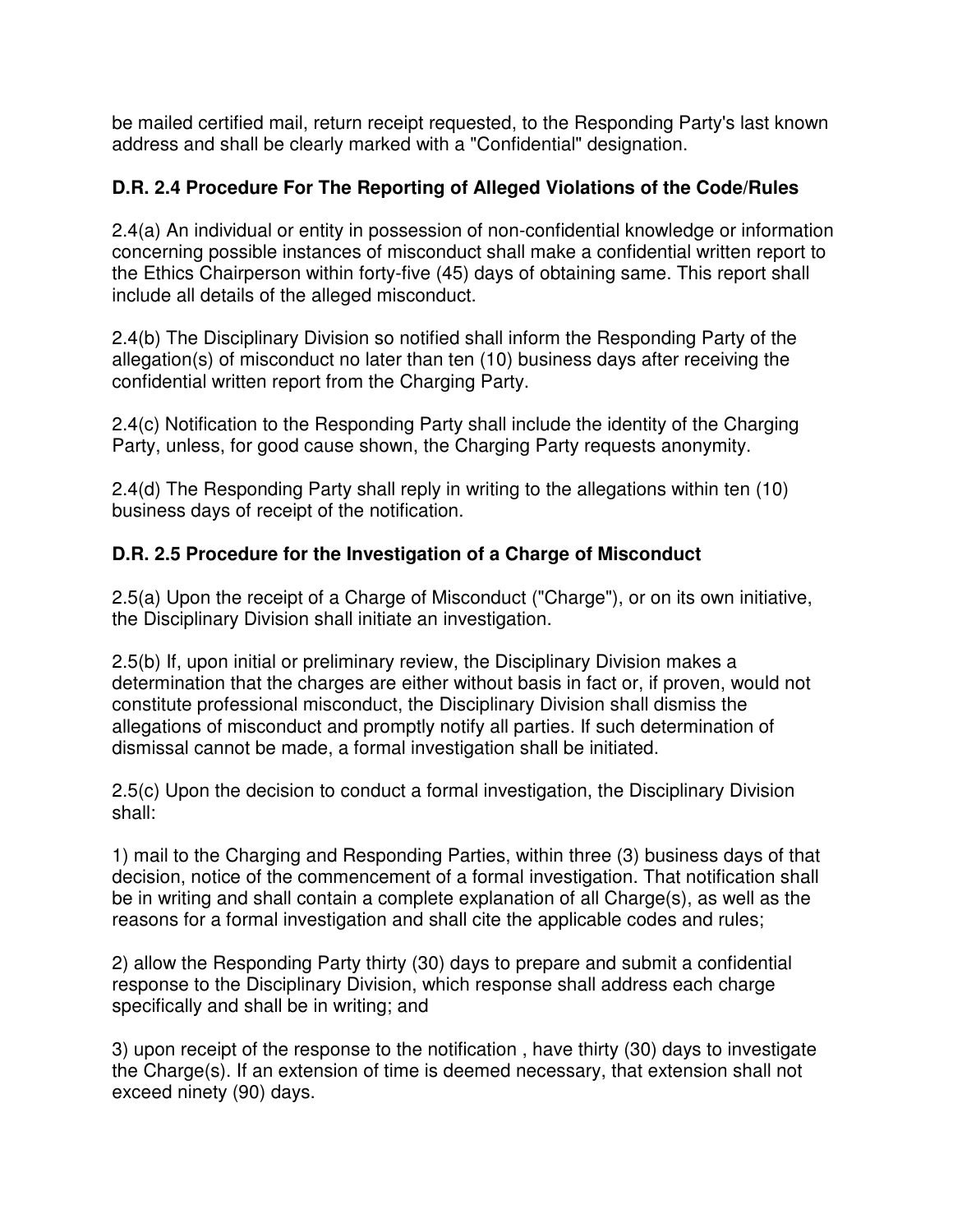2.5(d) Upon conclusion of the investigation, the Disciplinary Division may:

1) dismiss the Charge upon the finding that it has no basis in fact;

2) dismiss the Charge upon the finding that, if proven, the Charge would not constitute Misconduct;

3) refer the matter for prosecution and adjudication;

4) in the case of criminal activity, refer the Charge(s) and all investigation results to the appropriate authority.

#### **D.R. 2.6 Procedure for a Misconduct Hearing**

2.6(a) Upon the decision by the Disciplinary Division that a matter should be heard, all parties shall be notified and a hearing date shall be set. The hearing shall take place no more that thirty (30) days from the conclusion of the formal investigation.

2.6(b) The responding Party shall have the right to counsel. The parties shall have the right to call any witnesses and introduce any documentation that they believe will lead to the fair and reasonable resolution of the matter.

2.6(c) Upon completion of the hearing , the Disciplinary Division shall deliberate and present a written decision to the parties in accordance with procedures as set forth by the Disciplinary Division.

2.6(d) Notice of the decision of the Disciplinary Division shall be appropriately recorded and maintained, along with the accompanying file, by IPA.

#### **D.R. 2.7 Sanctions**

2.7(a) Upon a finding that misconduct has occurred, any of the following sanctions, may be imposed upon the Responding Party, either singularly or in combination:

1) letter of reprimand to the Responding Party; counseling as to the appropriate behavior;

2) six months probationary membership and completion ofan ethics course approved by the Disciplinary Division;

3) short**-**term suspension of not less than six months, or more than one year, to be determined by the Disciplinary Division. Reinstatement shall be automatic at the end of the time period and upon completion of an approved Ethics course;

4) long-term suspension for a defined period to be determined by the Disciplinary Division. The Responding Party may apply for reinstatement at the end of the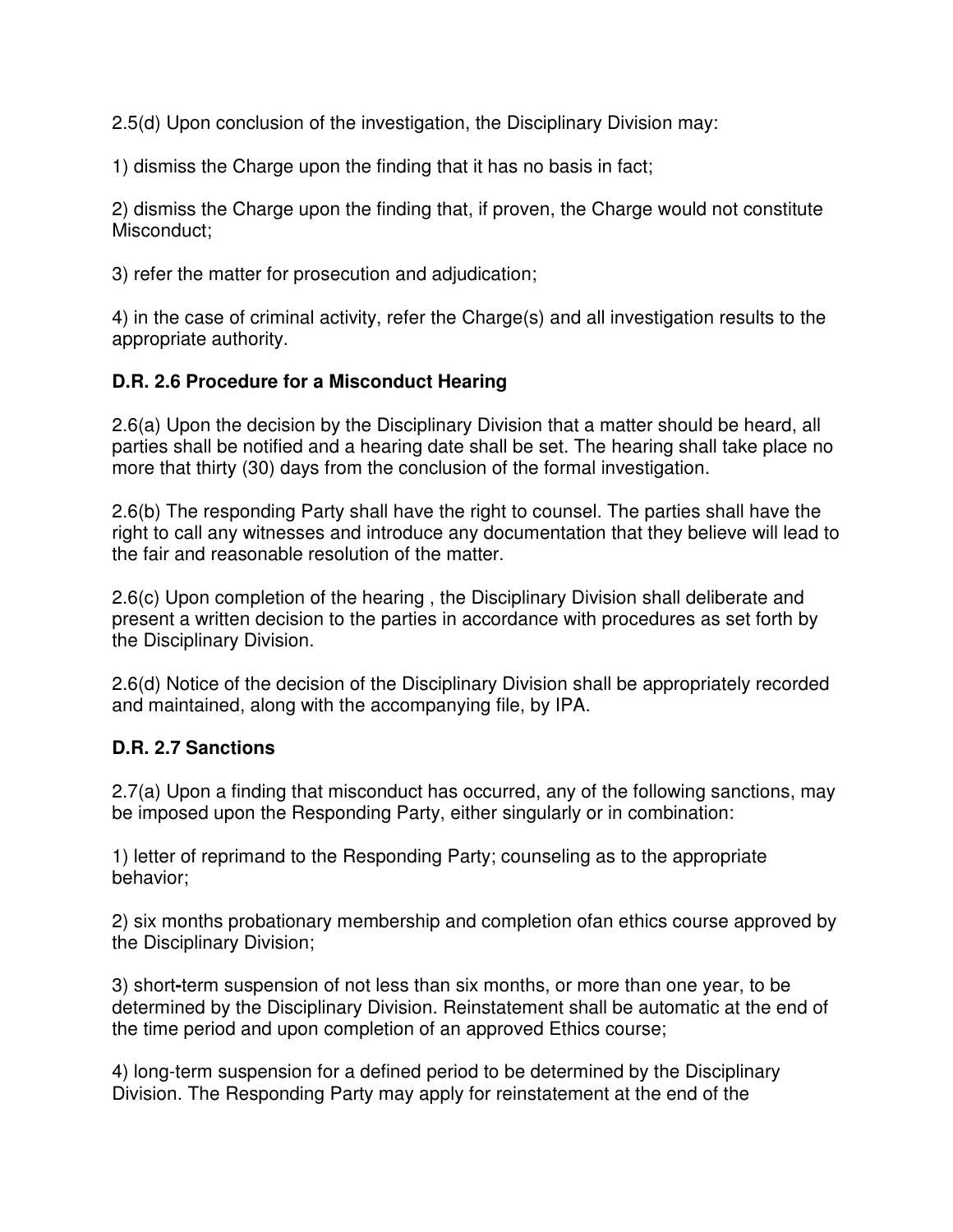suspension period, and must demonstrate by clear and convincing evidence that the cause(s) of the underlying misconduct have been successfully addressed, and demonstrate fitness to return to full membership. An approved Ethics course must be completed before reinstatement.

5) revocation of membership for a period of not less than five years to be determined by the Disciplinary Division;

6) assessment of costs; or

7) in the instance of criminal activity, referral to the appropriate authority.

2.7(b) Upon the expiration of any period of suspension, or revocation, the Responding Party may make application for reinstatement. With the application for reinstatement, the Responding Party must show proof of having complied with all aspects of the sanctions imposed by the Disciplinary Division, including completion of an ethics course approved by the Disciplinary Division.

#### **D.R. 2.8 Appellate Procedures**

2.8(a) The parties shall have the right to appeal the decision of the Disciplinary Division in accordance with the procedure as set forth by the that Disciplinary Division. The Appellate Panel shall consist of the Officers of the Indiana Paralegal Association and the Chairperson of the Ethics Disciplinary Division. The Ethics Chair shall vote only in case of a tie.

#### **DEFINITIONS**

**"Appellate Body"** means a body established to adjudicate an appeal to any decision made by a Tribunal or other decision-making body with respect to formally-heard Charges of Misconduct.

**"Charge of Misconduct"** means a written submission by any individual or entity to an ethics committee, paralegal association, bar association, law enforcement agency, judicial body, government agency, or other appropriate body or entity, that sets forth non-confidential information regarding any instance of alleged misconduct by an individual paralegal or paralegal entity.

**"Charging Party"** means any individual or entity who submits a Charge of Misconduct against an individual paralegal or paralegal entity.

**"Client"** means a lay person, corporation or other entity who employs or retains an attorney to appear for him in courts, advise, assist, and defend him in legal proceedings, and to act for him in any legal business. As used in this Code, the term "client" does not refer to those attorneys who employ freelance paralegals.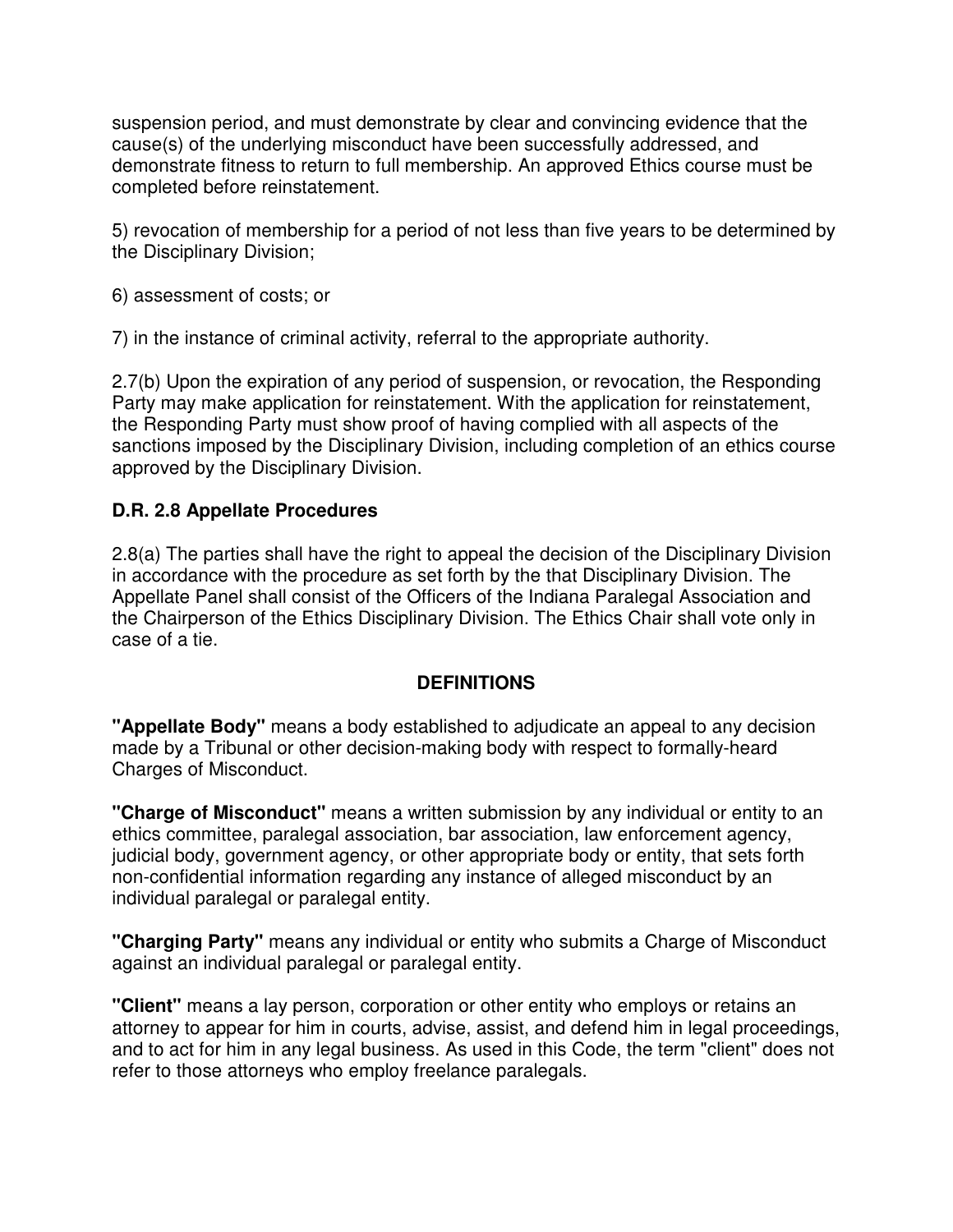**"Competency"** means the demonstration of: diligence, education, skill, and mental, emotional, and physical fitness reasonably necessary for the performance of paralegal services.

**"Confidential Information"** means information relating to a client, whatever its source, that is not public knowledge nor available to the public. **("Non-Confidential Information"** would generally include the name of the client and the identity of the matter for which the paralegal provided services.)

**Disciplinary Hearing"** means the confidential proceeding conducted by a committee or other designated body or entity concerning any instance of alleged misconduct by an individual paralegal or paralegal entity.

**"Disciplinary Committee"** means any committee that has been established by an entity such as a paralegal association, bar association, judicial body, or government agency to: (a) identify, define and investigate general ethical considerations and concerns with respect to paralegal practice; (b) administer and enforce the Model Code and Model Rules and; (c) discipline any individual paralegal or paralegal entity found to be in violation of same.

**"Disclose"** means communication of information reasonably sufficient to permit identification of the significance of the matter in question.

**"Ethical Wall"** means the screening method implemented in order to protect a client from a conflict of interest. An Ethical Wall generally includes, but is not limited to, the following elements: (1) prohibit the paralegal from having any connection with the matter; (2) ban discussions with or the transfer of documents to or from the paralegal; (3) restrict access to files; and (4) educate all members of the firm, corporation, or entity as to the separation of the paralegal (both organizationally and physically) from the pending matter. For more information regarding the Ethical Wall, see the NFPA publication entitled "The Ethical Wall - Its Application to Paralegals."

**"Ex parte"** means actions or communications conducted at the instance and for the benefit of one party only, and without notice to, or contestation by, any person adversely interested.

**"Firm or Law Firm"** A lawyer or lawyers in a private firm, lawyers employed in the legal department of a corporation or other organization and lawyers employed in a legal services organization. See Comment, Rule 1.10, Indiana Rules of Professional Conduct.

**"Freelance Paralegal"** A paralegal or legal assistant who contracts with law firms or individual attorneys to perform discrete assignments on an as-needed, case-by-case basis as determined by the employing law firm or individual attorney. Such paralegals operate under the supervision of the employing individual attorney or employing law firm's attorneys at all times.